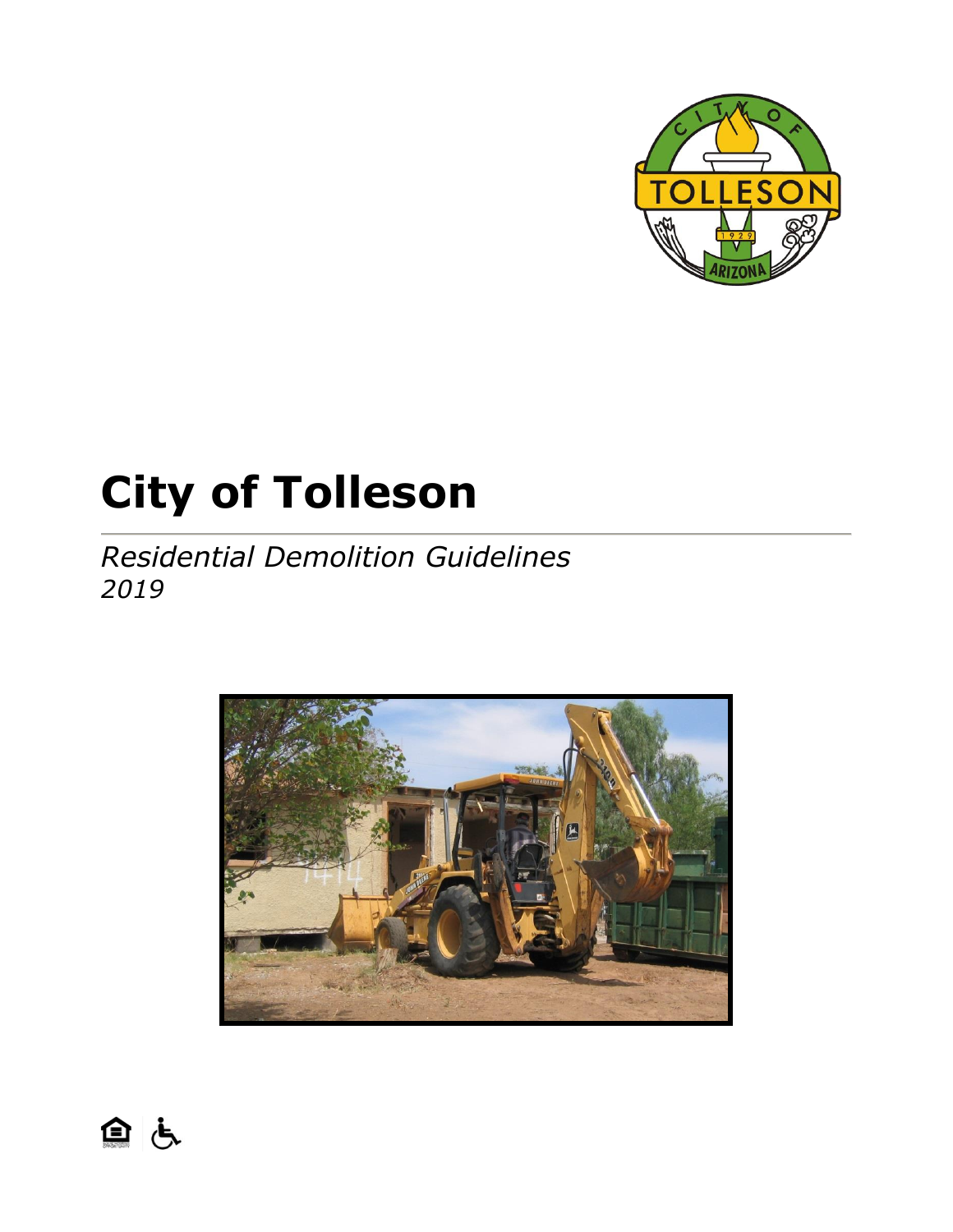## **TABLE OF CONTENTS**

| <b>Section</b><br><b>Program Design</b> |                                                  | Page |  |
|-----------------------------------------|--------------------------------------------------|------|--|
|                                         |                                                  |      |  |
| Α.                                      | Eligibility for Participation in the Program     | 1    |  |
| B.                                      | <b>Selecting Demolition Cases</b>                | 1    |  |
| $C_{\cdot}$                             | <b>Application Process</b>                       | 2    |  |
| D.                                      | Lead Based Paint/Asbestos Testing and Mitigation | 2    |  |
| Ε.                                      | <b>Dust Control Permit</b>                       | 2    |  |
| F.                                      | <b>Property Owner Requirements</b>               | 3    |  |
|                                         |                                                  |      |  |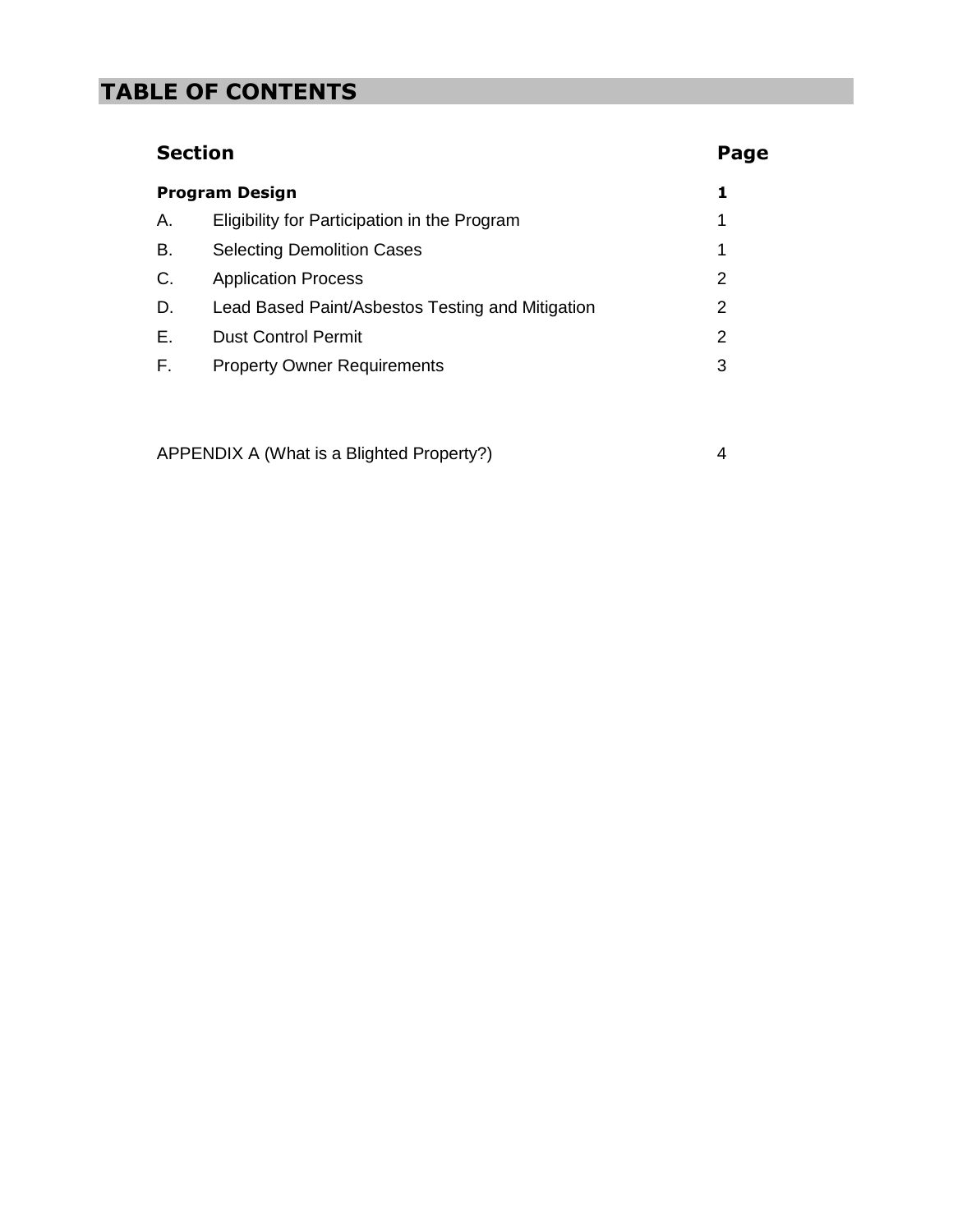### **Program Description**

The City of Tolleson Residential Demolition Program (the "Program") is to be funded initially by City General Funds. The Program's goals include:

- Eliminating blighted conditions and safety hazards in Tolleson neighborhoods;
- Enhancing overall community wellness and the City's appearance; and
- Reducing the likelihood of criminal activity by removing vacant and dilapidated structures.

#### **A. Eligibility for Program Participation**

Properties identified by the City have first priority for demolition. Property owners may also apply to to the Program online at [www.tollesonaz.org](http://www.tollesonaz.org/) or by completing an application in person at City Hall, 9555 West Van Buren, Tolleson, AZ 85353.

To be eligible for this Program, the property must be:

- A residential property;
- Vacant for at least 90 days or more; and
- A property that the City Building Inspector has determined to be "blighted," as described in Appendix A.

The City's Building Inspector and Code Compliance Officer will play a key role in referring property owners for the Program. The property owner is responsible to maintain the property to comply with all local, state, and federal codes.

The City has the discretion to refer owners to the Program based on the presence of blighted conditions and the potential safety risk the property poses to the community. A referral to the Program is not a guarantee of qualification for the Program.

#### **B. Selecting Demolition Cases**

To determine a property's eligibility status, City staff will perform an on-site evaluation of each property to determine if it is blighted and if the building is structurally unsound. If a property qualifies for the Program, the property will be placed on a list of eligible properties. The City will, on an ongoing basis and as funds become available, review the properties on the demolition list and select properties for demolition. Priority will be given to properties:

- That are in immediate danger of collapsing;
- That are burned out;
- In which criminal activity occurs;
- That have lost their non-conforming use status and/or cannot be redeveloped due to new zoning and setback requirements;
- That generate considerable neighborhood concern; or
- That present an eyesore and are highly visible on major roads.

#### **C. Application and Demolition Process**

Property owners must complete the Program application. Upon receipt of an application, staff will review public records to verify the current property owner and any liens.

All demolitions performed through the Program will be completed through a direct contract between the City and a demolition contractor chosen by the City, who will secure all permits and insurance as appropriate and required. The City, through City funds or other funding sources, will pay all of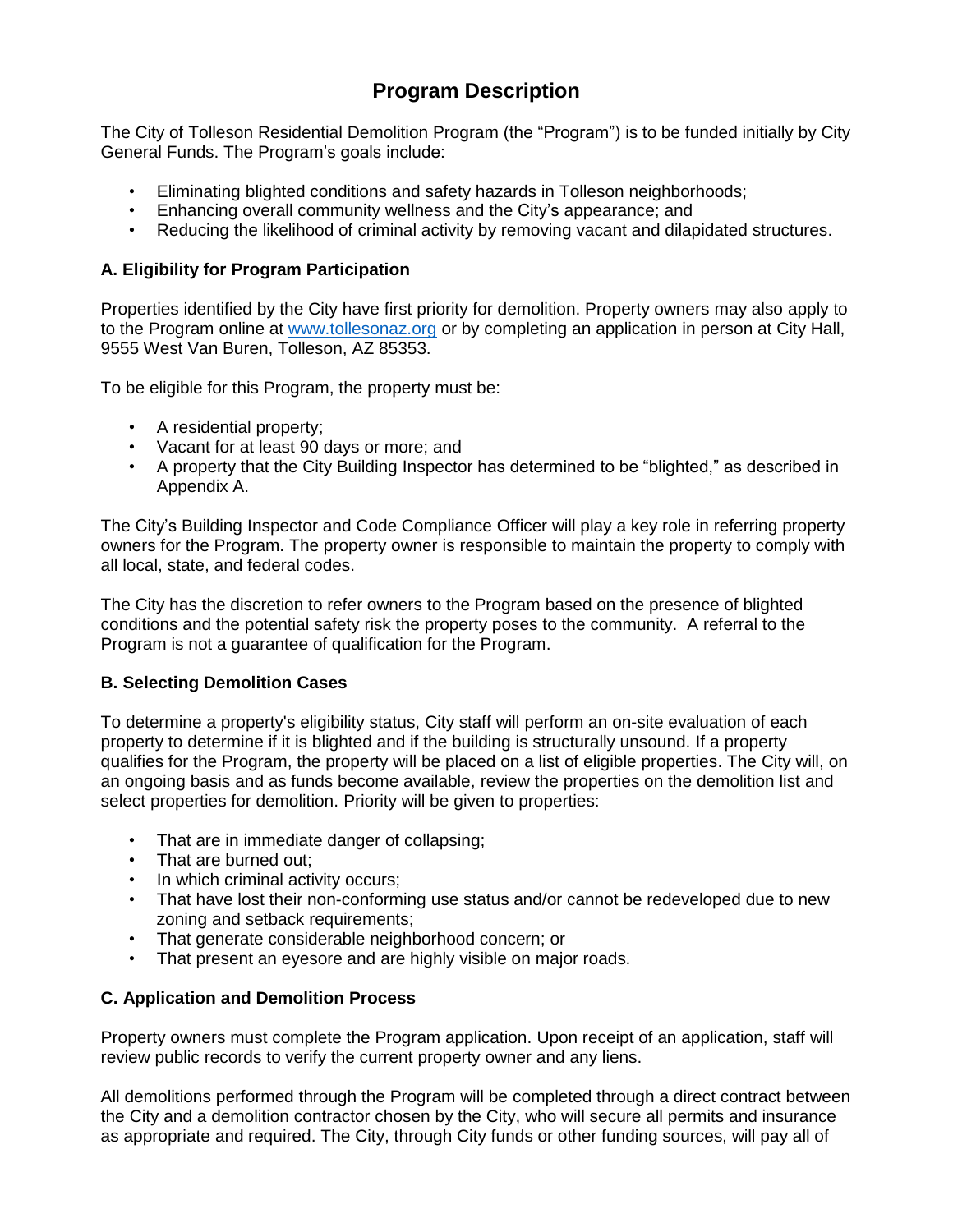the costs of the demolition project, except as set forth below. These costs may include, but are not limited to:

- Obtaining required permits, as required by applicable laws and regulations;
- Testing for hazardous materials, as required by applicable laws and regulations;
- Removing and abating any hazardous materials;
- Demolishing the dilapidated structures, and;
- Clearing of any debris on the property.

After the total cost of the demolition project has been established, but before demolition work begins, Program participants will be required to either sign a lien with the City or provide matching funds in cash.

Where matching funds are required, Program participants must provide an amount in cash equal to **25%** of the entire project cost.

If a Program participant does not have the financial means to provide the 25% match, the participant must agree to allow the City to lien the real property for 25% of the entire project cost. If The Program participant must repay the 25% invested funds at the time there is a change of ownership or when the property is developed.

The City reserves the right to waive the 25% match and/or lien requirement for parcels that are unlikely to be available for redevelopment based on current zoning and setback requirements.

#### **D. Lead-Based Paint/Asbestos Testing and Mitigation**

The City will be responsible for any required lead-based paint and asbestos testing of the structure prior to demolition and, if test results indicate that lead-based paint and/or asbestos is present, the demolition contractor will arrange for mitigation prior to demolition.

#### **E. Demolition Asbestos and Dust Control Permits**

The demolition contractor will be responsible for obtaining the all necessary permits through Maricopa County's Air Quality Department and for compliance with all County demolition asbestos and dust control requirements. The contractor will take all actions necessary to mitigate dust while performing the demolition.

#### **F. Property Owner Requirements**

It shall be the owner's responsibility to notify all relevant utility companies (water, sewer, gas, electric, phone, cable, etc.) that service to the property must be disconnected, abandoned, and terminated prior to demolition (e.g., gas line at the property line abandoned, the electric rolled back to main line, etc.). The owner is responsible for obtaining verification from the utility companies stating the service(s) have been disconnected, abandoned and/or terminated. The City may require that the owner present this verification to the City before demolition begins.

After demolition is complete, the owner assumes all responsibility for ensuring the property is maintained, including abatement of weeds and ensuring the site remains free of debris. The City will monitor the property on an ongoing basis.